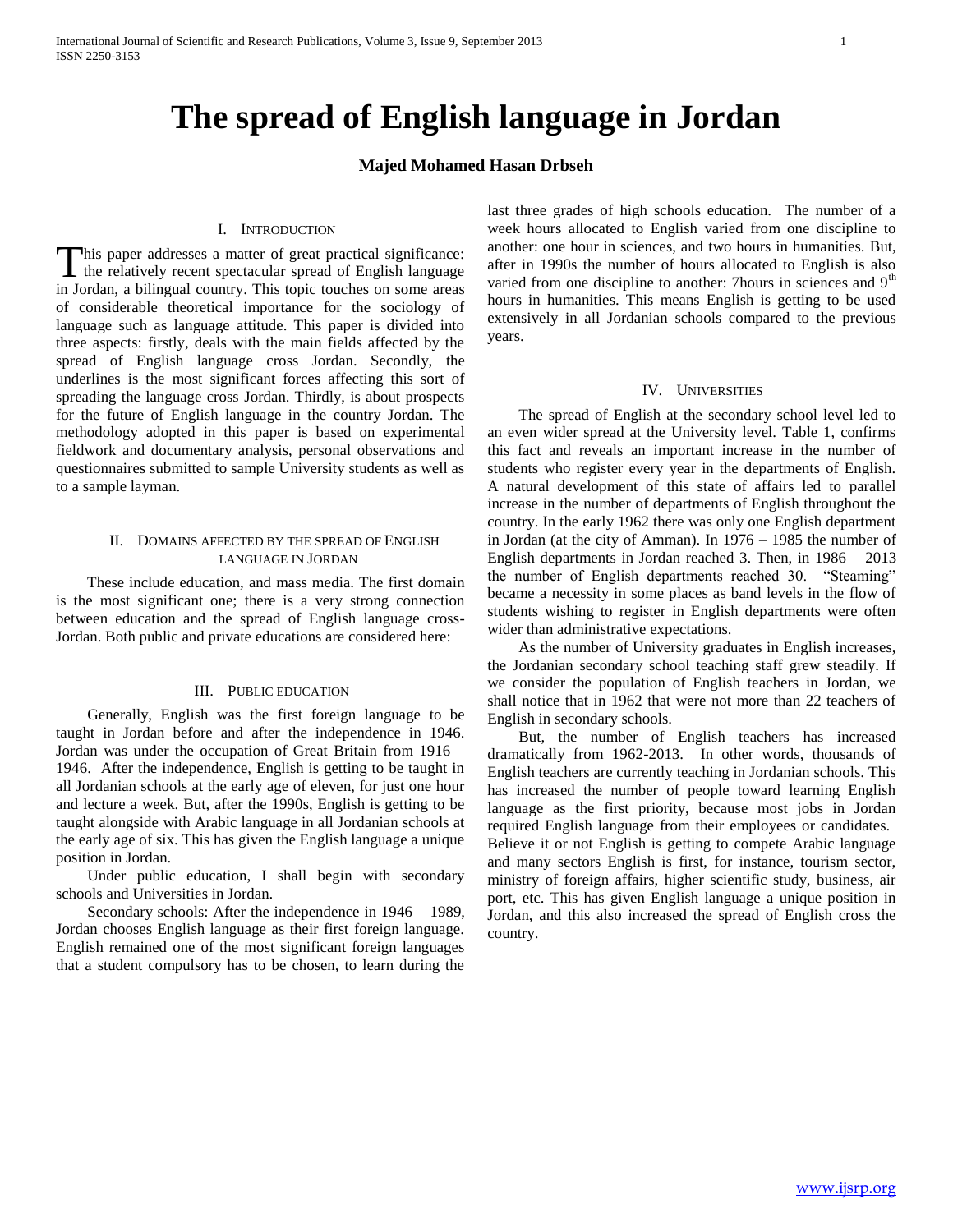|                       | 2007-2008 |     |     |     | 2008-2009 2009-2010 2010-2011 2011-2012 2012-2013 |     |  |
|-----------------------|-----------|-----|-----|-----|---------------------------------------------------|-----|--|
|                       |           |     |     |     |                                                   |     |  |
|                       |           |     |     |     |                                                   |     |  |
| Jordan University     | 534       | 585 | 631 | 672 | 785                                               | 967 |  |
| <b>Irbid National</b> | 167       | 189 | 243 | 261 | 297                                               | 379 |  |
| Gadara                | 132       | 149 | 176 | 190 | 222                                               | 289 |  |
| Yarmuke               | 519       | 576 | 612 | 669 | 765                                               | 955 |  |
| Al Il beit            | 389       | 478 | 555 | 602 | 685                                               | 801 |  |

Table 1, the number of students registered in some English University departments (first year)

 The number of students is varied from one University to another, because Jordan University was established 1962, Yarmuke in1976 and Al IL Beit was also established 1990s. These Universities: Jordan University, Yarmuke and Al IL Beit belong to the state and the other Universities are private and established last decade.

 Further, these 5 Universities are selected randomly among other 30 Universities state and private too. That is why; the number of students is varied from one University to another, but generally the number of the students in English departments has increased dramatically every year. This will increase the number of English teachers and increase the spread of English language cross Jordan.

#### V. PRIVATE EDUCATION

 Privately sponsored education is another domain where English is spreading. Two foreign institutions can be cited here: the British council and American language center. Over the years, the British council has reinforced its position as a promulgator of English in this country. Courses are continuously supplied by this institution for learners for all ages. Similarly, the American language center and its branches throughout of Jordan register an increasing number of students every year. Here also English courses are offered to learners of various ages and levels. Private education is also available in American schools: Two such schools are worthy of note: in the capital of Amman, these schools have both primary and secondary level.

 Apart from these foreign bodies, several institutions and institutions of higher education after courses in English to their students with goal of raising their level comprehension to that required to cope with the increasing use of English textbooks, reference books and documentation. Among these we can cite, school of science and technology and business in the city of Amman. There are also many private business schools which teach English to serve the needs of secretarial training, commerce and computer science. This has increased the spread of English language in Jordan.

### VI. THE MASS MEDIA

 Along with education, the domain of the mass media is another in which English is spreading steadily. This is beneficial for the spread given the powerful role that the media are assuming in modern times at national and international levels. I shall deal first with written and then with the oral communication media.

 Cultural factors such as education, gender, age main language spoken at home, etc., are in direct relationship with the reading habits. More specifically, reading requires language proficiency. This proficiency is more and more often required, given that English written material is gradually finding its place on the newsstands of larger and smaller Jordanian cities , towns, and villages. The imported press is now plentiful in Jordan. Dailies such as Jordan times, Financial times, wall street journal etc. These Journals can easily be purchased, and censorship is seldom. Periodicals are also available. English material is not only imported but also locally produced. There is a locally published English daily, Jordan Today, whose circulation is growing steadily.

 Paralleling the increase of English news paper is that of English and American books. These are provided by the British and the American language center and others, for instance, the media book service, some private English and American bookshops, and many second hand bookshops. These books are either 'seasonal' secondary school and university textbooks or books dealing with a variety of subjects ranging from scientific, political and economic subjects to literature, detective stories and children's books readers and the like.

 Local English publications are mainly pedagogical. For example, the Jordanian association of teachers publishes its proceedings on yearly basis. On the other side, an increasing number of Jordanian scientists in various domains publish a broad in English. Moreover, publications in English are often cited and discussed at length owing to the fact that there is no other language in which as much is published as in English. All these facts cause the proportion of English language materials in library collections to increase.

 Along with written media, the Jordanian radio station allocates every day portion two hours (from 2 -4pm) to the English broadcasting of news, songs, and other miscellaneous programs. According to the questionnaires submitted to the Irbid National university students, 41% of the Irbid National University students listen to this daily broadcast ( while are driving or sitting in the coffee shops) which looks to be enjoying increasing popularity, especially among the youth. Two factors can be given. Firstly, the time of the broadcasting is relevant.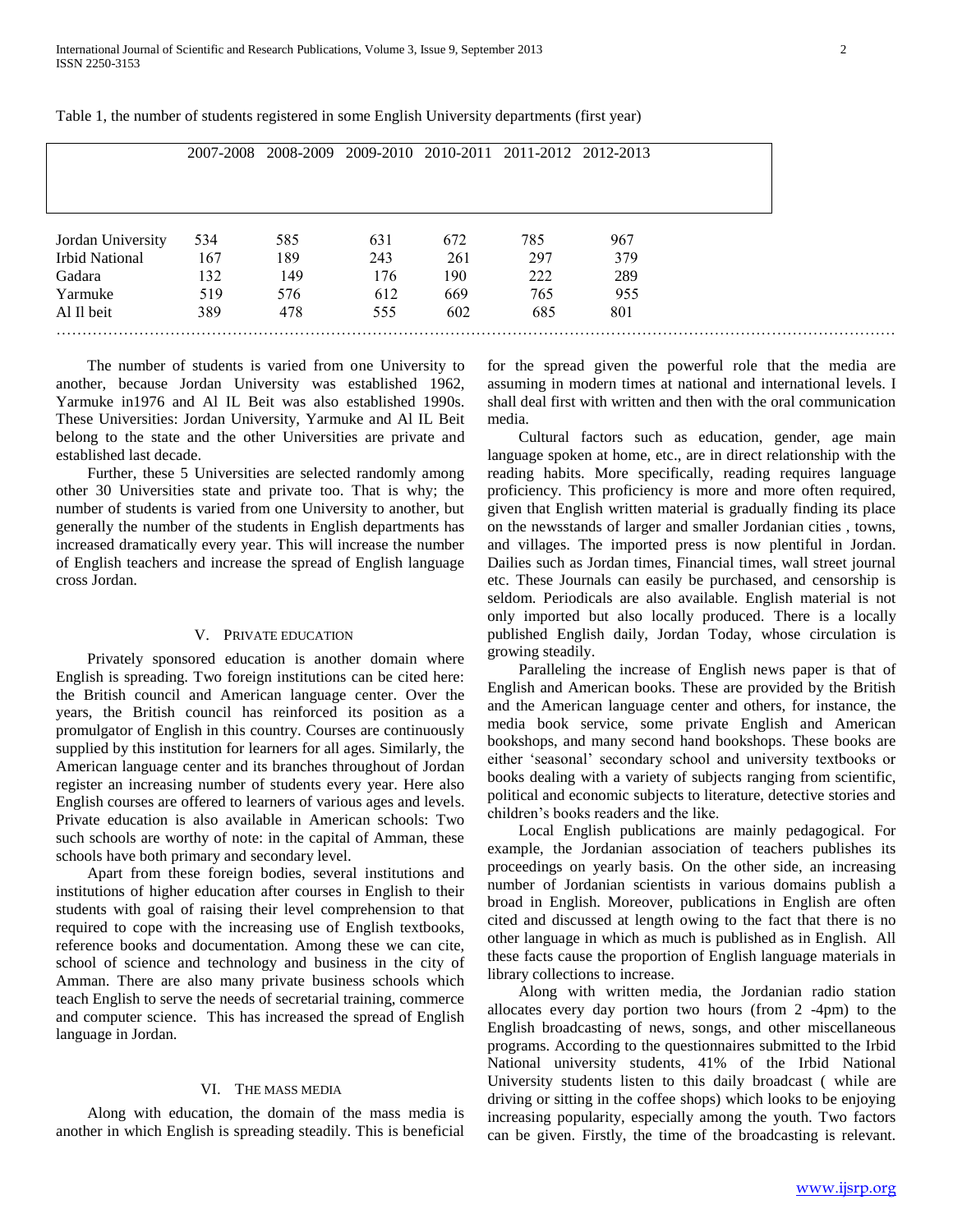Late afternoon is usually a time for relaxation. Secondly, English modern songs seem to be appreciated even by people who do not understand it. These songs belong to what is termed the 'international youth culture'

 English language programs are also provided by the CNN, BBC world service and the voice of America. 10% of the students listen to CNN, BBC world center service and 7% to the voice of America. A few students mentioned other radio station. Overall, age, and the level of education are determining factors when we consider the role of the media in spreading English. People who are expected to be interested in English are mainly students, teachers, and people of the more educated class.

 As for Jordanian television, it allocates every week at least two hour programs to the teaching of English to beginning, intermediate and advanced learners. In addition, two hour program of international culture (English and American songs in the majority of cases sung by Jordanian young men and women) is regularly offered on Thursday after noon and Saturday nights. In the recent past, the Jordanian television provided a weekly two –three times news round up in English.

 English television programs and films are some translated into Arabic and some not. English plays are from time to time translated and sometimes not. Jordanian audience is expected to 'dubbed' English and through it to English and American culture. For example, the people living in all Jordanian cities, towns, have the opportunity to watch two Jordanian foreign channels and hundreds of foreign channels are also available such as Euro news, NBC, CNN, BBC, ALJAZZERA English channels, etc., and especially the American channels, world net. These channels can be easily by purchased it through local shops. Researcher is needed to determine just how much English is offered by these channels which already mentioned. Apart from this, it is not uncommon to English words in news broadcasts and advertisements. There appears to be some type of snob appeal about using English in these contexts. For instance, when an English word or phrase is given for a product in the middle of a Jordanian commercial, people tend to believe that the product is more popular abroad and hence fashionable. This usually helps sell the product. All these forms of mass media are easily accepted by Jordanians, already familiar with French culture. The mass media sometimes serve education for example, pop songs, on international hit parades, usually delivered in English, are seldom used as a means to teach vocabulary, and students appear enjoy this so much.

# VII. FOCUSES AFFECTING THE SPREAD OF ENGLISH IN JORDAN

 There is no study of language can ignore the forces that interfere with existing social patterns and create, increase or reduce the spread of a language. It is however, more difficult than one might believe to delineate clearly the relationship between society and language spread because past, more recent, and possible future events and changes play roles which are sometimes difficult to assess empirically. However, one can say that in Jordan, various linguistic and nonlinguistic changes are the root of better qualified as intervening variables. The international status of English is a significant cause.

## VIII. THE INTERNATIONAL STATUS OF ENGLISH

 Fishman et al. (1977) said that the summary of the unique position of English, thus (English) is the language of diplomacy, the predominant language in which mail is written, the principal language of aviation and radio broadcasting, the first language of nearly 300 million people and an additional language of perhaps that many more.

 The fields in which English is used involve crucial intensives interaction between nations if we compare English and Chinese and Russian, for example, we will notice that on the one side, Mandarin is used by more people than English but in key domains which involve international interaction, a fact which makes it less important internationally. On the other side, given that languages are not inherently more powerful than others but their users can be, and that Russians are as powerful as Americans, it is paradoxical fact that Russians is not used in key international domains, a fact which diminishes its international strength.

#### IX. POLICY OF EDUCATION

 The general policy adopted by both decision makers and educationalists in Jordan constitutes a considerable force in the spread of English in the Kingdom of Jordan. Jordan has always an open country and foreign language instruction has always been a necessary part of the schools and university syllabuses. Jordanian is exposed to English at the early age of six, sine 1990s. Likewise, language departments have always existed in Jordanian universities and course designers, trainers, supervisors, assessors, that are language policy makers, have always allocated a sizeable role to English in school and university syllabuses. Policy makers in Jordan have certainly realized that international communication between Jordan and rest of the world could not be achieved by Arabic alone; they know that English is the key to communication in a very tangible sense. As there has never been any law specifying second or foreign language use, this has left the door open to the spread of English.

 Overall, the policy adopted by Jordanian government is extremely influential in furthering the spread of English in this country. The fact that English has connotations greater than being simply the language of one specific state helps the process. More specifically, the policy in language planning encourages English as a language of wider communication but not at the expense of the Arabic, the national language. This trend is publically supported and results in an increase of exposure to English. On another level, a considerable number of English and American backed companies have set up in Jordan and the world economic forum which held several times at the Dead Sea in Jordan. The position of English is also enhanced by the fact that more English and American products are imported.

#### X. ATTITUDES TOWARD ENGLISH IN JORDAN

 The status of English as a language of wider communication and the policy adopted by these decision makers are explicit causal factors in the spread of English in Jordan. Attitudes toward English in this country, being a reflection of a number of intergroup relationships, are a strong intervening variable. There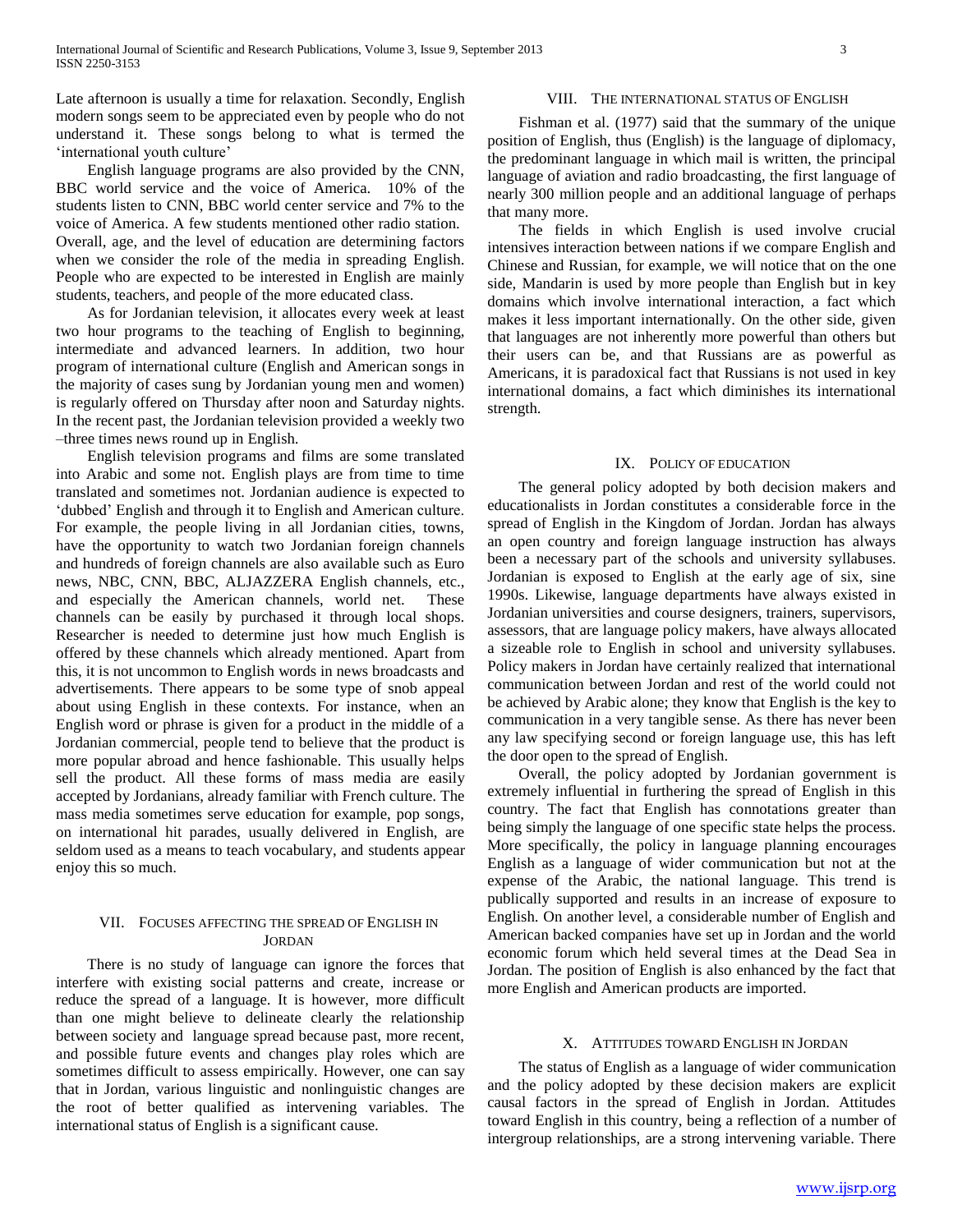is no one can deny that attitudes bear directly on motivation and achievement. It is true that sociolinguistic attitudes, beliefs and overt patterns of behavior are basically subjective, but it is at least possible that they can be objectively investigated. The right context for the study of language attitudes, especially of those associated with English is the Jordanian educational sense; the attitudes of ordinary layman will also be investigated. It is hoped that these various sources will give a more valid and complete pictures than would any one source by itself. I shall begin by considering the attitudes of secondary school students.

#### XI. ATTITUDES OF THE SECONDARY SCHOOL STUDENTS

 Guebel's (1976) confirmed that in his survey which was meant to elicit reactions to English among secondary school students, 73% of fourth form students believe that English is the foreign language they would like to study, after being asked to select from a set containing English, Spanish, Italian, German, French, etc. These students have already taken English but they plan to increase their knowledge to get better job in future. As to 56 and 70 from the students a result of 95% of them favoring English was obtained. With a similar goal of finding out the general attitude of secondary school students toward English, among other languages, Elbiad (1985) claimed that the used set of 13 adjectives which can be categorized as (1) esthetic for instance, romantic, (2) practical (for instance precise), (3) positive for instance useful and (4) negative for instance difficult. The results of investigation reveal that when respondents are given an alternative between English and other foreign languages they trend to select English for the better future; even English is considered as a colony language. English is perceived by these students as being more impressive, more developed and more technical, (72% of the students rank English, as being more useful for the future of Jordan, and as opposed to 28% who see Arabic as such). Moreover, more students wish they could speak and write English rather than any other foreign languages.

## XII. ATTITUDES OF UNIVERSITY STUDENTS

 In attempt to investigate the attitudes of the university students toward English, I submitted a questionnaire sample of university students. Several observations perhaps are made regarding the responses to this questionnaire. According to my investigation, 35% of university students believed that they have selected to study English because it is the most significant foreign language, 40% believed that it will secure them a better job; and 25% claim they have selected English because they are very interested in English language and literature.

 The prestigious status of English is more felt in the fields of communication and research. 41% write English outside class assignments, mostly to their love one and friends in Jordan and abroad. 48% read English and 11% speak English outside the class room. Moreover, the great majority of students, 84% believe that the general attitude toward English in society at large is positive. Thus, the university students' attitude toward English is very favorable, a fact which justifies the students' choice. As far as I have been able to determine, most of these students have strong material or instrumental insensitive, for learning English.

In addition to aforementioned percentages of students who choose English in order to have a better and good job. Most of these students believe that knowledge of English enables them to read textbooks in the university, using the internet in proper way, for instance, chatting with friends on face book, twitter all over the world. They also assume that this knowledge gives them the opportunity of getting along when abroad, or else they think that knowledge of English allows them to become broadly educated.

 This instrumental motivation is significant in the sense that there is a direct correlation between an instrumental view of English and English proficiency and usage. In other words, the fact English is viewed as valuable for personal ends both results in and contributions to proficiency in English confirmed by (Quakrime 1986). University students also believe that English is suitable for more uses than Arabic or other languages universally. This is reflected in their subjective evaluations of English in terms of adjectives such as 'more beautiful' 'more musical' and 'richer' than Spanish or French.

Having considered the attitudes of secondary school and university students, we can mention the following: first secondary school and university students, as two sizable portions of society, can be told to somehow reflect the overall attitude of Jordanians, given that on the one side, these learners are in constant interaction with their families, relatives, friends, etc. On the other side, the questionnaire submitted to the sample of university students shows that the latter believe that the overall attitude toward English is positive. In fact, both people and decision makers harbor positive feelings about English. This is all encouraging in the sense that attainment has consistently matched expectation. This trend has been on the rise for a number of years now.

 Secondly, if we compare the attitudes of secondary school and university students, we can tell that the attitude of the previous is more of genuine guide to the general attitude than the latter, because while the younger group has the opportunity to compare English to other languages and select one, the latter are already committed to English and hence will automatically favor it. Close to 37% are in this category, that is, the percentages of secondary school who select English. This situation has now lasted for so long that only a very restricted number of students take German, French and Spanish. This is also reflected in the size of English departments compared to German, Spanish and French departments. The phenomenon can be illustrated in part by the 'aura' which appears to characterize English in this country. Jordanian children are exposed to English at the early age of six, in life that English sounds more fashionable, modern and globally use.

 In attempt to investigate the attitude of ordinary layman to English, a questionnaire (in Arabic and English) was submitted to 200 people of various ages, occupations, and interests. Among the respondents, there were teachers of Arabic, Spanish, French, and German, etc., doctors, civil servants, military officers, housewives, etc. The following are some of the findings obtained from this questionnaire. The great majority of the people, 87% believe that English even have a colony connotation for them but they still like it. Among the same percentage of people 81% believe that English is very useful language for Jordanians. The reasons they give the range from the practical utility of English particularly in international affairs and contacts to its special